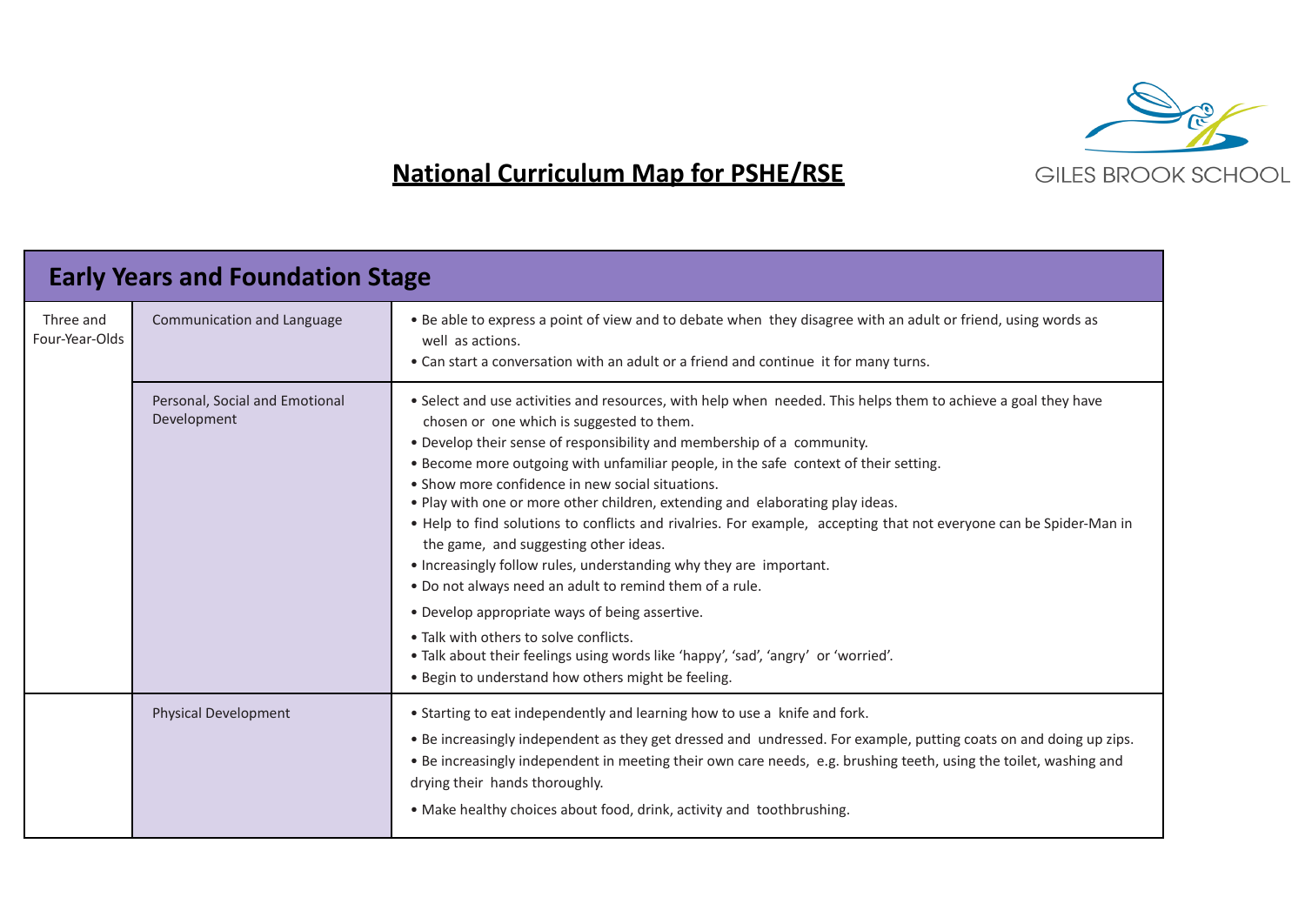| Reception | Understanding the World<br>Communication and Language | . Begin to make sense of their own life-story and<br>family's history.<br>• Show interest in different occupations.<br>. Continue to develop positive attitudes about the differences between people.<br>. Know that there are different countries in the world and talk about the differences they have experienced or<br>seen in photos.<br>. Use talk to help work out problems and organise thinking and activities, explain how things work and why<br>they might happen. |  |
|-----------|-------------------------------------------------------|--------------------------------------------------------------------------------------------------------------------------------------------------------------------------------------------------------------------------------------------------------------------------------------------------------------------------------------------------------------------------------------------------------------------------------------------------------------------------------|--|
|           | Personal, Social and Emotional<br>Development         | · Develop social phrases.<br>• See themselves as a valuable individual.<br>. Build constructive and respectful relationships.<br>• Express their feelings and consider the feelings of others.<br>• Show resilience and perseverance in the face of challenge.<br>• Identify and moderate their own feelings socially and emotionally.<br>• Think about the perspectives of others.<br>• Manage their own needs.                                                               |  |
|           | <b>Physical Development</b>                           | . Know and talk about the different factors that support their overall health and wellbeing:<br>- regular physical activity<br>- healthy eating<br>- toothbrushing<br>- sensible amounts of 'screen time'<br>- having a good sleep routine<br>- being a safe pedestrian<br>. Further develop the skills they need to manage the school day successfully:<br>- lining up and queuing<br>- mealtimes<br>- personal hygiene                                                       |  |
|           | Understanding the World                               | . Talk about members of their immediate family and community.<br>. Name and describe people who are familiar to them.<br>. Recognise that people have different beliefs and celebrate special times in different ways.                                                                                                                                                                                                                                                         |  |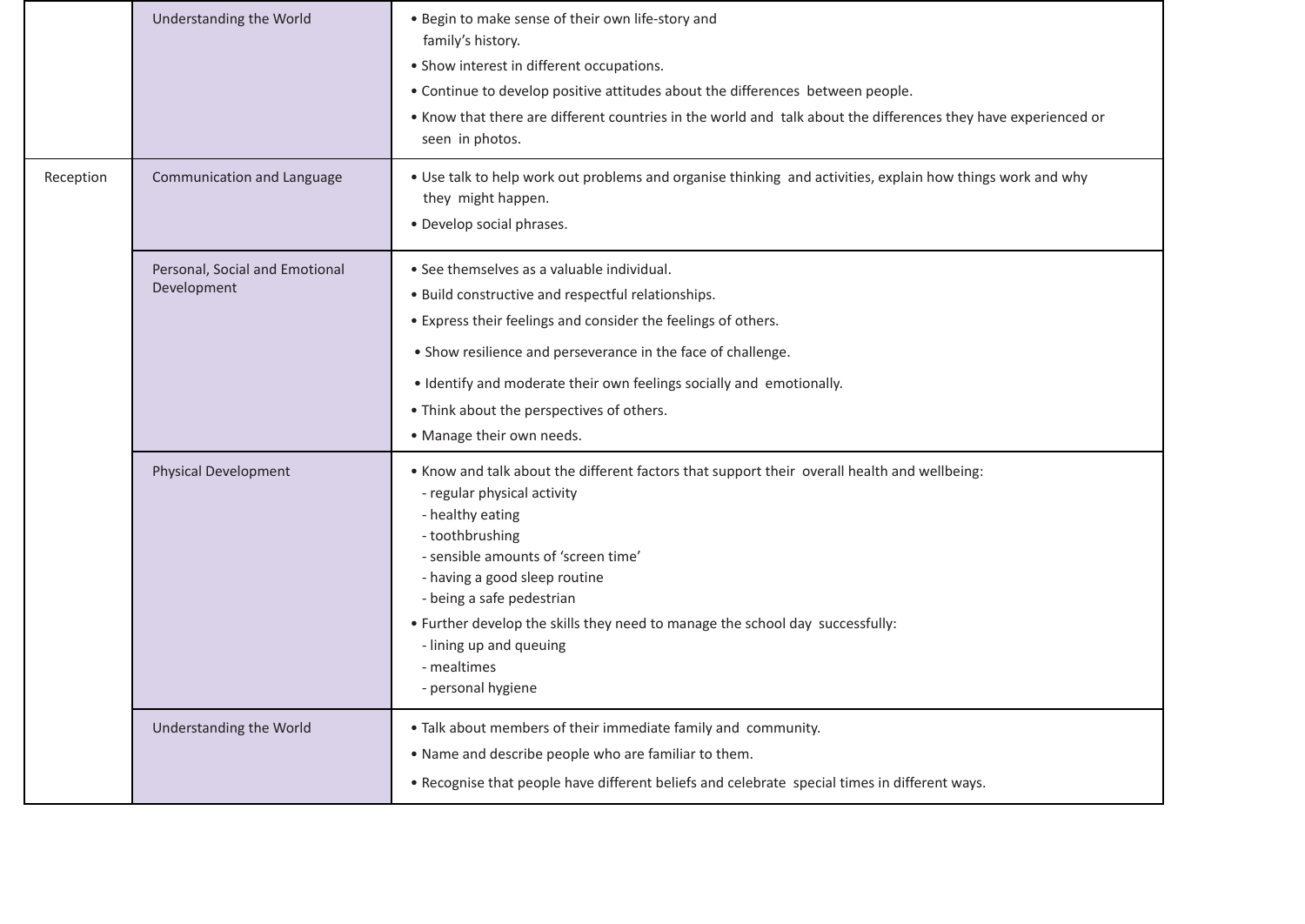| <b>ELG</b> | Communication<br>and Language                    | Listening,<br>Attention and<br>Understanding | . Hold conversation when engaged in back-and-forth exchanges with their teachers and peers.                                                                                                                                                                                                                                                                                                                                                                      |  |  |
|------------|--------------------------------------------------|----------------------------------------------|------------------------------------------------------------------------------------------------------------------------------------------------------------------------------------------------------------------------------------------------------------------------------------------------------------------------------------------------------------------------------------------------------------------------------------------------------------------|--|--|
|            |                                                  | Speaking                                     | • Express their ideas and feelings about their experiences using full sentences, including use of past, present and<br>future tenses and making use of conjunctions, with modelling and support from their teacher.                                                                                                                                                                                                                                              |  |  |
|            | Personal, Social<br>and Emotional<br>Development | Self-Regulation                              | . Show an understanding of their own feelings and those of others, and begin to regulate their behaviour<br>accordingly.<br>• Set and work towards simple goals, being able to wait for what they want and control their immediate<br>impulses when appropriate.<br>• Give focused attention to what the teacher says, responding appropriately even when engaged in activity, and<br>show an ability to follow instructions involving several ideas or actions. |  |  |
|            |                                                  | <b>Managing Self</b>                         | . Be confident to try new activities and show independence, resilience and perseverance in the face of challenge.<br>• Explain the reasons for rules, know right from wrong and try to behave accordingly.<br>• Manage their own basic hygiene and personal needs, including dressing, going to the toilet and understanding<br>the importance of healthy food choices.                                                                                          |  |  |
|            |                                                  | <b>Building</b><br>Relationships             | . Work and play cooperatively and take turns with others.<br>• Form positive attachments to adults and friendships with peers.<br>. Show sensitivity to their own and others' needs.                                                                                                                                                                                                                                                                             |  |  |
|            | Physical<br>Development                          | Gross<br><b>Motor Skills</b>                 | . Negotiate space and obstacles safely, with consideration for themselves and others.                                                                                                                                                                                                                                                                                                                                                                            |  |  |
|            | Understanding<br>the World                       | Past and<br>Present                          | • Talk about the lives of people around them and their roles in society.                                                                                                                                                                                                                                                                                                                                                                                         |  |  |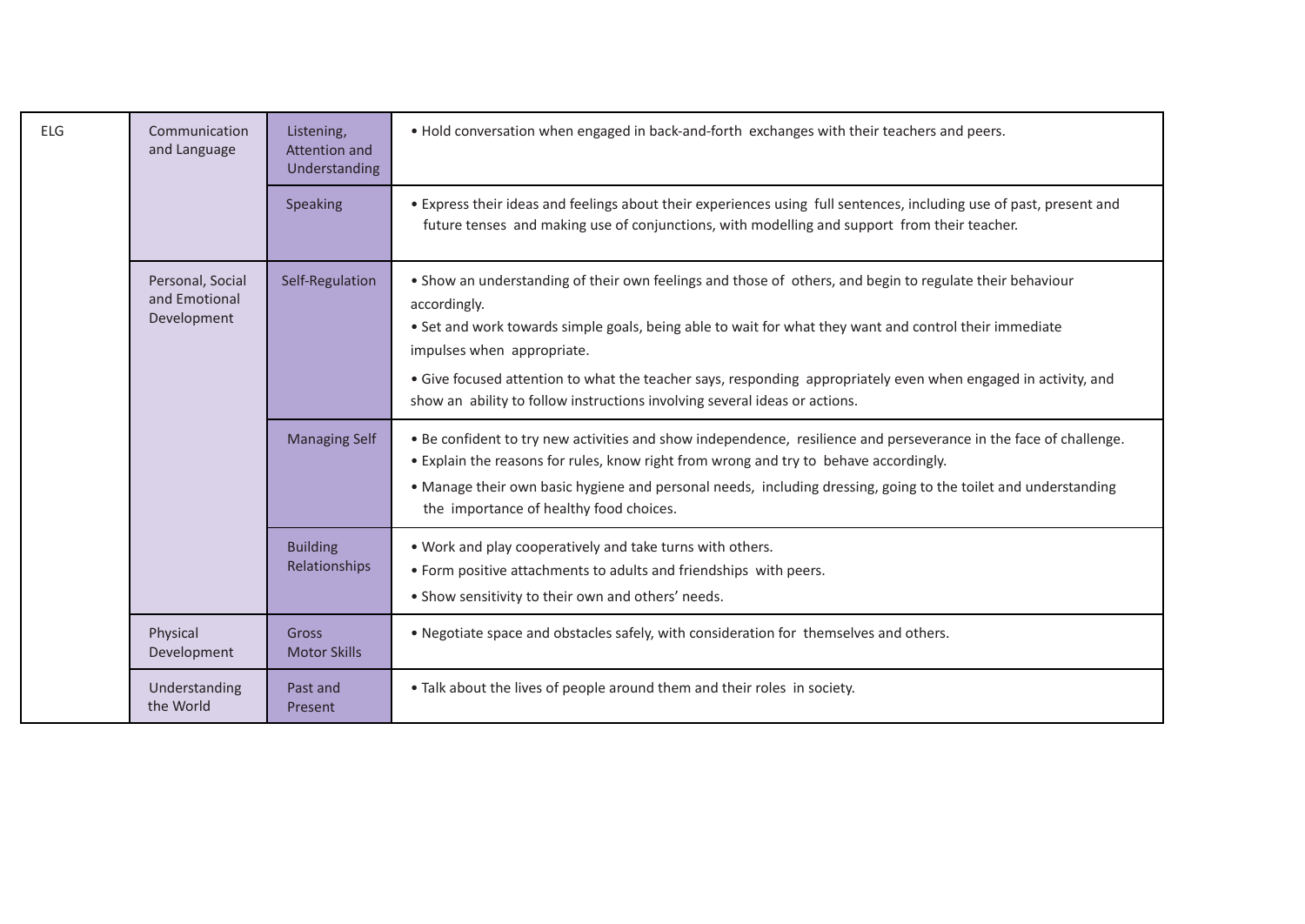## **Key Stage 1 and 2:**

## GROWING UP WITH YASMINE AND TOM MODULES SHOWN IN RED -RSHE supported from the Family Planning Association (FPA)

|                         | <b>Autumn: Relationships</b>                                                                                                                                                                       |                                                                                                                                                                                                                                                                                                                     | Spring: Living in the wider world                                                                                                                                                                                                                                                                        |                                                                                                                                                                                                                            | <b>Summer: Health and Wellbeing</b>                                                                                                                                                                                                                                                                                                                                             |                                                                                                                                                  |
|-------------------------|----------------------------------------------------------------------------------------------------------------------------------------------------------------------------------------------------|---------------------------------------------------------------------------------------------------------------------------------------------------------------------------------------------------------------------------------------------------------------------------------------------------------------------|----------------------------------------------------------------------------------------------------------------------------------------------------------------------------------------------------------------------------------------------------------------------------------------------------------|----------------------------------------------------------------------------------------------------------------------------------------------------------------------------------------------------------------------------|---------------------------------------------------------------------------------------------------------------------------------------------------------------------------------------------------------------------------------------------------------------------------------------------------------------------------------------------------------------------------------|--------------------------------------------------------------------------------------------------------------------------------------------------|
|                         | <b>Autumn 1</b>                                                                                                                                                                                    | <b>Autumn 2</b>                                                                                                                                                                                                                                                                                                     | Spring 1                                                                                                                                                                                                                                                                                                 | <b>Spring 2</b>                                                                                                                                                                                                            | <b>Summer 1</b>                                                                                                                                                                                                                                                                                                                                                                 | <b>Summer 2</b>                                                                                                                                  |
| $\mathbf{1}$            | Roles of different<br>people; families;<br>feeling cared for<br>Recognising privacy;<br>staying safe; seeking<br>permission<br><b>Y&amp;T Relationships:</b><br><b>Different families; Friends</b> | How behaviour<br>affects others; being<br>polite and respectful                                                                                                                                                                                                                                                     | What rules are; caring for<br>others' needs; looking after the interests; jobs in the<br>environment<br>Using the internet<br>and digital devices;<br>communicating<br>online<br>Y&T Life cycles: Looking after<br><b>babies</b><br>Online technology safety:<br>Taking care online: Who can<br>help us? | Strengths and<br>community                                                                                                                                                                                                 | Keeping healthy;<br>food and exercise,<br>hygiene routines;<br>sun safety<br>Recognising what<br>makes them unique<br>and special; feelings;<br>managing when<br>things go wrong<br>Y&T My body: Keeping clean<br>Keeping safe: People who can<br>help me                                                                                                                       | How rules and age<br>restrictions help us;<br>keeping safe online                                                                                |
|                         | Making friends;<br>Managing secrets;<br>feeling lonely and<br>resisting pressure<br>getting help<br>and getting help;<br>recognising hurtful<br>behaviour                                          | <b>Recognising things</b><br>in common and<br>differences; playing<br>and working cooperatively;<br>sharing opinions<br>Y&T Gender<br>stereotypes/Celebrating<br>difference: Similar and different Y&T Online technology safety:<br>Gender stereotypes/Celebrating Taking care online: personal<br>difference: Toys | Belonging to a community/<br>group; roles and<br>everyday life; online<br>responsibilities;<br>The internet content and<br>information;<br>being the same and different<br>details                                                                                                                       | What money is;<br>needs and wants;<br>looking after money                                                                                                                                                                  | Why sleep is important;<br>Growing older; medicines<br>naming body parts;<br>and keeping healthy;<br>moving class or year<br>keeping teeth<br>healthy; managing<br>feelings and asking<br>for help<br>Y&T Feelings: What to do if we<br>feel sad Feelings: Different<br>emotions<br>Life cycles: Different ages My<br>body: External body parts My<br>body: Internal body parts | Safety in different<br>environments; risk<br>and safety at home;<br>emergencies<br>Y&T Keeping safe: In the house<br>Keeping safe: Out and about |
| $\overline{\mathbf{3}}$ | What makes a<br>family; features of<br>family life<br>Personal boundaries;<br>safely responding to<br>others; the<br>impact of hurtful<br>behaviour<br>Y&T Keeping safe:<br>Personal space         | <b>Recognising respectful</b><br>behaviour;<br>the importance of<br>self-respect; courte-<br>sy and being polite                                                                                                                                                                                                    | The value of rules<br>How the internet<br>and laws; rights,<br>is used; assessing<br>freedoms and responsibilities;<br>information online                                                                                                                                                                | Different jobs and<br>skills; job stereotypes; setting<br>personal goals<br>Y&T Gender<br>stereotypes/Celebrating<br>difference: Jobs we do Gender<br>stereotypes/Celebrating<br>difference: Mothers and<br><b>fathers</b> | Health choices and<br>Personal strengths<br>habits; what affects<br>and achievements;<br>feelings; expressing<br>managing and re-<br>feelings<br>framing setbacks<br>Y&T Feelings: Expressing our<br>feelings; Managing our feelings                                                                                                                                            | Risks and hazards;<br>safety in the local<br>environment and<br>unfamiliar places<br>Y&T Keeping safe: Identifying<br>risk                       |